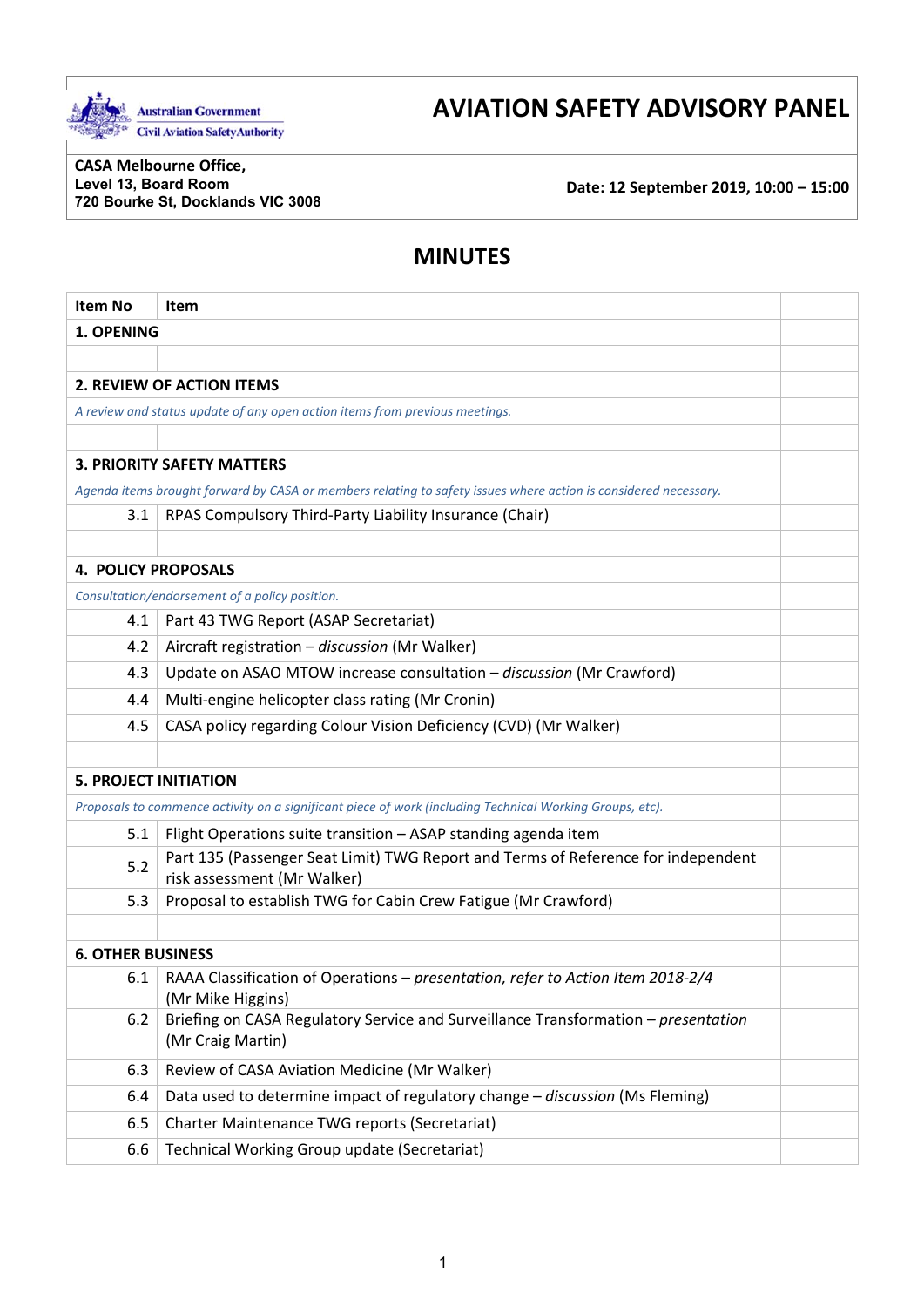#### **1. WELCOME/INTRODUCTION**

The Chair welcomed all ASAP members and observers to the third meeting of 2019.

The minutes from the meeting on 20 June 2019 were noted and agreed by all Panel members in attendance.

#### **2. REVIEW OF ACTION ITEMS**

Action items from the previous meeting were reviewed and are recorded at Attachment 1 and, where appropriate, below.

## **2017‐2/2 – In progress.**

Mr Crawford informed the ASAP that CASA was trialling a new way to approve international maintenance, repair and overhaul (MRO) organisations. If the overseas entity is FAA or EASA approved, CASA will initially conduct a desktop audit at entry control and issue an authorisation before conducting a further on-site validation audit later when there is an asset from an Australian operator going through maintenance. The ASAP discussed the additional cost to industry associated with approval renewals after CASA has conducted an audit. Mr Crawford related that this methodology would be expanded to foreign based approved training organisations (ATO) and flight simulators. Mr Crawford is to inform the ABAA on current progress and will update the ASAP at the next meeting on further progress.

## **2018‐1/1 – In progress.**

Mr Simon Moore advised that there was currently no update to this matter. The ASAP requested the Department to provide an update at the next meeting.

#### **2018‐2/3 – Closed.**

Mr Crawford informed the ASAP that CASA's Regulatory Posture is now operationalised and noted that it will continue to evolve. The Panel discussed the role of the Aviation Safety Committee (ASC) and whether CASA would consider the approach to have an independent or industry member sit in the ASC. CASA is open to having a member of industry sit in on the ASC as an observer. However, in the first instance, the ASAP is encouraged to raise areas of emerging risk which can be addressed by the ASC.

# **2018‐2/4 – Closed.**

Mr Mike Higgins (RAAA) presented the RAAA's Classification of Operations (agenda item 6.1).

#### **2019‐1/3 – In progress**

 Mr Crawford informed the ASAP that CASA has been progressively reviewing the CASR's including establishing a 'Licensing and Flight Training' TWG to work with CASA to identify further concerns. The TWG will be tasked to work with CASA to explore the 'pain‐points' experienced in CASR Parts Parts 61, 141 and 142 to identify possible enhancements. Mr Crawford agreed to provide an overview of changes specifically made to Part 61 since its initiation at the next ASAP meeting. The ASAP discussed the importance of CASA not working on proposed improvements in isolation and 61, 141 and 142 and review their status with a view to prioritise the areas of concern for resolution. The Panel noted that while the TWG's task will not be an official or complete postimplementation review (PIR), the aim will be to identify and resolve areas of immediate concern for industry. The Secretariat and Chair are to draft the tasking instructions which will be circulated with the ASAP for approval with a view to establish the TWG before the end of 2019.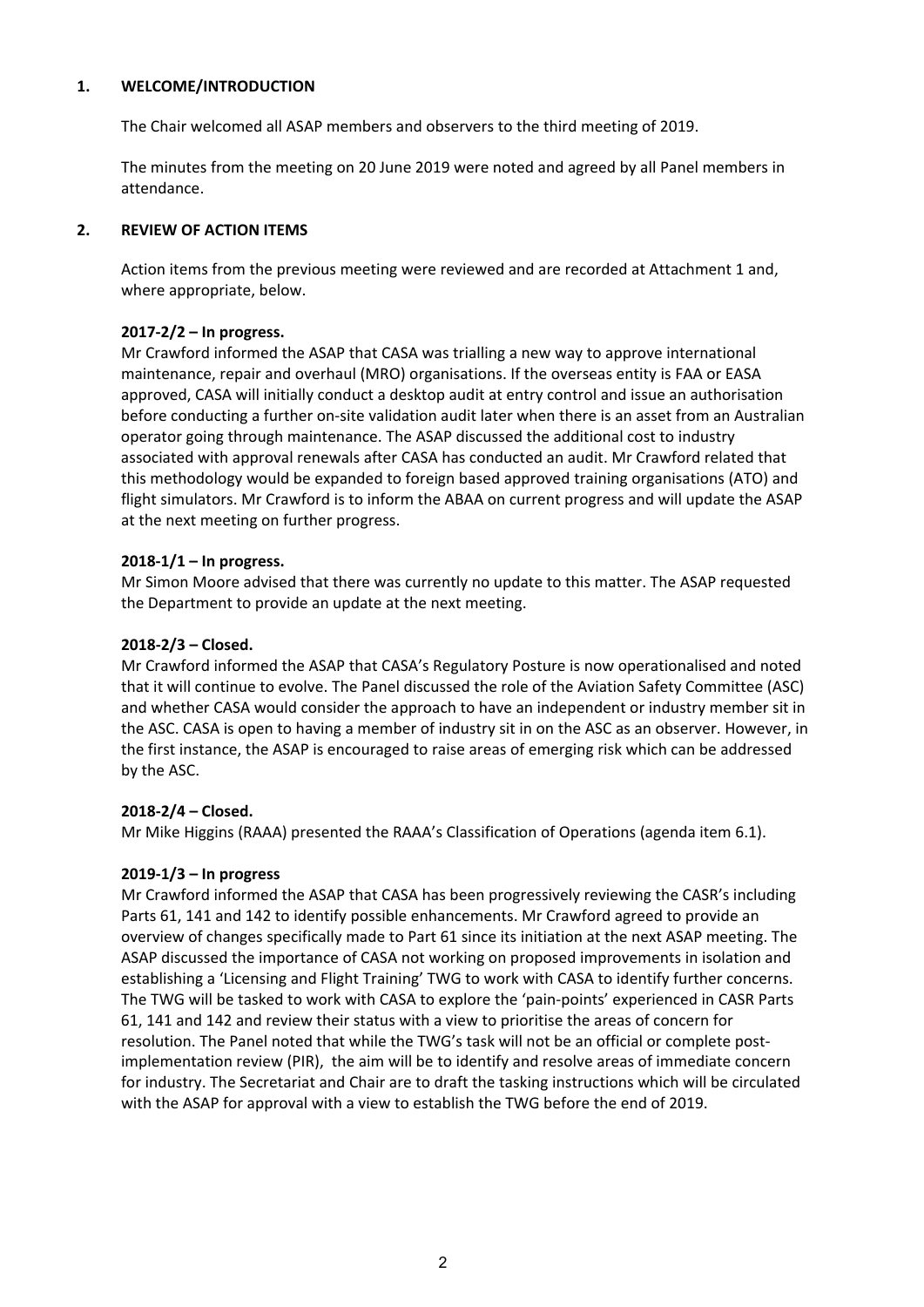#### **2019‐1/4 – In progress.**

 to provide an update on the progress of the PIR. Subsequently, the TWG's tasking instructions The Chair advised the ASAP that the Part 66 TWG believed that there would be another meeting prior to the recent consultation on the Part 66 MOS. Some TWG members expressed that if consulted, they would have been able to provide further input to the proposal being consulted. The ASAP requests that the Part 66 TWG reconvenes after the recent public consultation and for CASA should be reviewed, with consideration of suggestions provided by Mr Davis, and determine whether they are fit for purpose.

# **2019‐1/5 – In progress.**

Mr Walker informed the ASAP that CASA has had a meeting with ASQA regarding, engineering training however there is no further development at this time. ASQA are of the view that they have higher priorities in other industry sectors at this time. Mr Clothier raised that the matter is very pertinent to the RPAS sector and the need for ASQA to set standards for RPAS training. Mr Simon Moore noted that the matter is of interest to the Department and the Minister's Office. The ASAP will maintain a watching brief on this matter with the Department to provide an update at the next meeting.

## **2019‐2/1 – Closed.**

 A TWG focusing on Training and Checking matters was determined to not be required at this time. Mr Davis and Mr Crawford will discuss the matter out of session to determine a way forward.

## **2019‐2/4 – Closed.**

The DAS Directive was republished in July 2019 with no changes from the previous version which had been reviewed by the ASAP. Any feedback on the Directive can be sent to Mr Walker.

## **2019‐2/5 – In progress.**

The ASAP discussed updating and promoting the TWG Expression of Interest register on CASA's Consultation Hub. The Secretariat is to conduct a periodical review and update of the TWG EOI and send out communications inviting industry to register their interest.

# **3. PRIORITY SAFETY MATTERS AND EMERGING RISKS**

#### **3.1 RPAS Compulsory Third‐Party Liability Insurance (Chair)**

 the future, but this is not presently being considered by the Department. The Chair provided background of the origins of the paper which was generated from an RPAS Symposium in August. Panel members were pleased that the proponents of the paper considered the ASAP to be a suitable body to consider industry concerns, even though this particular matter is not within CASA's purview. Mr Simon Moore confirmed to the Panel that insurance for aircraft is a responsibility of the Department and noted there is the potential for insurance considerations in

The Chair noted that he will respond to the proponents of the paper, thanking them for their submission and directing them towards the Department.

| Action /       | The ASAP:                                                                                                                                                    |
|----------------|--------------------------------------------------------------------------------------------------------------------------------------------------------------|
| Recommendation |                                                                                                                                                              |
|                | (1) Gives thanks to the proponents of the paper for their request for<br>ASAP consideration and notes that the matter is the Department's<br>responsibility; |
|                | (2) <b>Requests</b> the Chair to respond to the proponents of the paper.                                                                                     |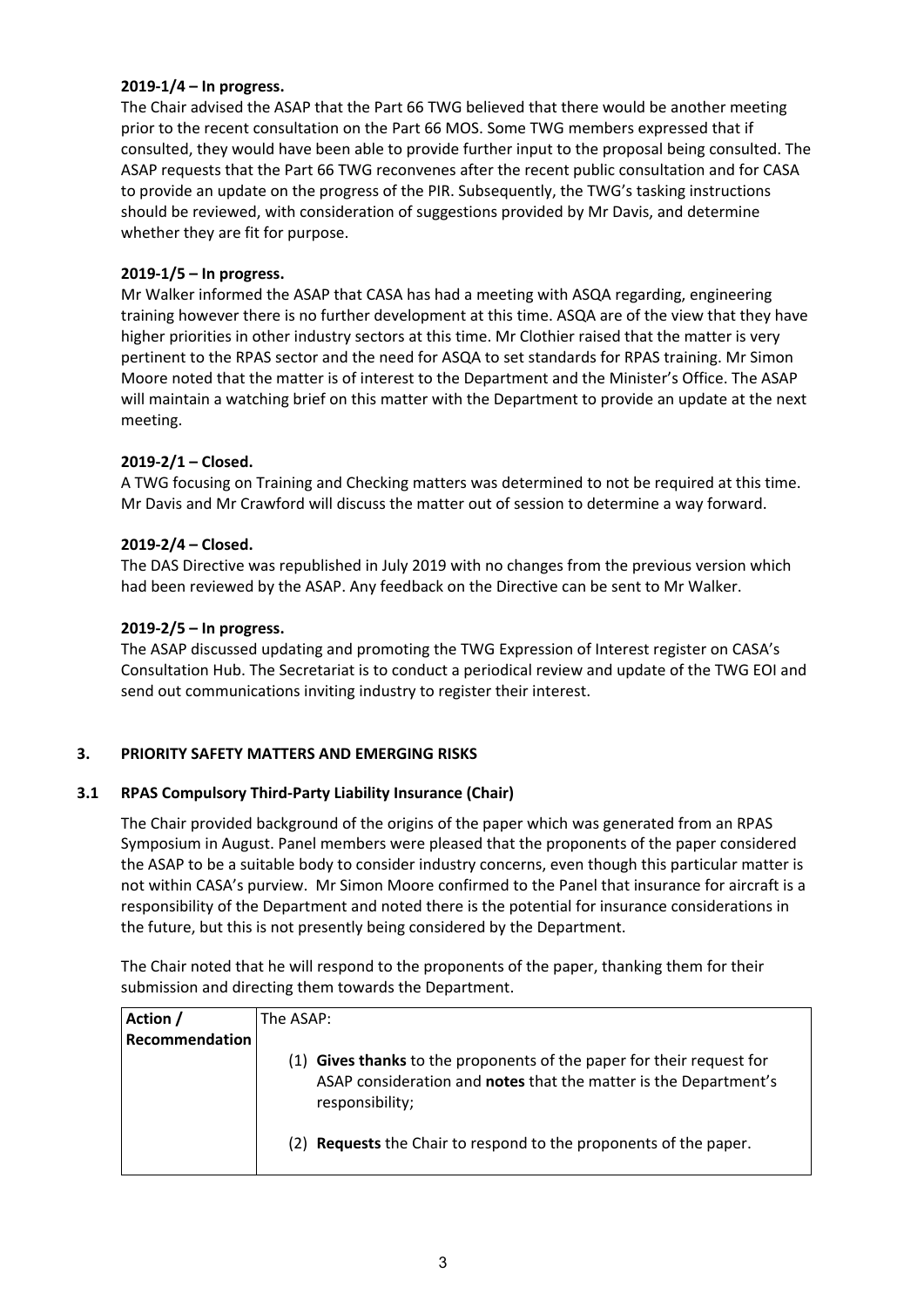## **4. POLICY PROPOSALS**

#### **4.1 Part 43 TWG report**

 Mr Bouttell presented the Part 43 TWG report to the ASAP. Mr Davis noted that he had received favourable feedback from members of the TWG. The Panel supported the TWG report and its recommendations.

The Chair will draft the Panel's formal advice to the DAS.

| Action /              | The ASAP:                                              |
|-----------------------|--------------------------------------------------------|
| <b>Recommendation</b> |                                                        |
|                       | (1) Supports the TWG's report and recommendations;     |
|                       |                                                        |
|                       | (2) Supports CASA progressing with policy development. |
|                       |                                                        |

#### **4.2 Aircraft Registration**

Mr Walker informed the ASAP of the work and internal discussions at CASA regarding the registration and accreditation scheme for drones. The ASAP noted that there is strong support for the scheme and discussed the potential future use of the data obtained from it.

 broadly will be submitted to the ASAP for consideration at some point in the near future. Mr Walker also informed the ASAP that a discussion paper considering aircraft registration more

| Action /       | The ASAP:                                                                                    |
|----------------|----------------------------------------------------------------------------------------------|
| Recommendation |                                                                                              |
|                | (1) Seeks to maintain a watching brief on the RPAS registration and<br>accreditation scheme. |
|                |                                                                                              |

#### **4.3 Update on ASAO MTOW increase consultation**

 this matter at the next meeting. The Chair also noted that a TWG was not established for this The ASAP were given an update on the consultation regarding the Approved Self‐Administering Aviation Organisation (ASAO) Maximum Take‐Off Weight (MTOW) increase. Mr Crawford noted that responses received so far seem to be positive and in support of the discussion paper. It was asked whether the currently proposed increase is a stepping-stone for further increases in MTOW, such as to 1,500kg. Mr Crawford explained that while some areas in industry were calling for such an increase, what is currently proposed is CASA's intention for now. The ASAP will be updated on proposal due to the specialised area.

#### **4.4 Multi‐engine helicopter class rating**

 Mr Cronin raised a proposal for CASA to establish a multi‐engine helicopter class rating for helicopters below 5,700kg. He raised concerns from industry about the complex and onerous requirements for flight instructors to undergo an instruction course specific to each type, and to then be deemed competent through a flight examination. As a result, there are very few technically skilled within industry or CASA to deliver the requirements under CASR Part 61. Mr Cronin also noted the discrepancy between the privileges associated with a fixed‐wing multi‐engine class rating and what is currently required for multi-engine helicopter type ratings. Mr Crawford agrees inprinciple with the proposal to establish a multi‐engine class rating but has concerns with the weight limit. The ASAP agreed to establish a 'MEH Class Rating' TWG consisting of industry and CASA personnel with a small focus to consider a sustainable solution to the matters raised by industry.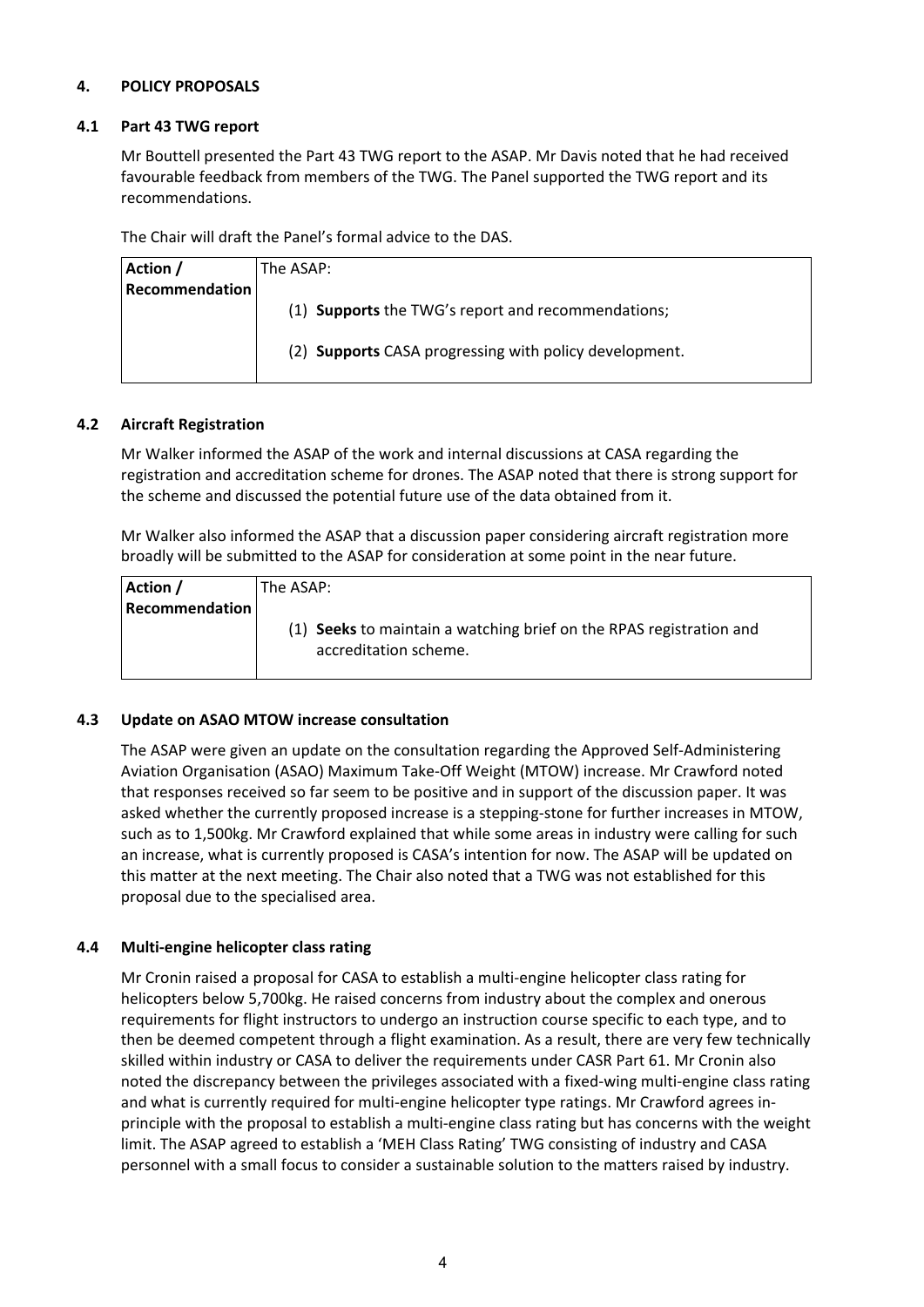| Action /       | The ASAP:                                         |
|----------------|---------------------------------------------------|
| Recommendation |                                                   |
|                | (1) Agrees to establish a 'MEH Class Rating' TWG. |

# **4.5 CASA policy regarding Colour Vision Deficiency (CVD)**

 particular, a third level of colour vision testing, involving an operational assessment of colour Mr Walker led a discussion on the assessment of pilots with Colour Vision Deficiency (CVD). In vision, in use at some NAAs was discussed.

The ASAP discussed the possibility of retrieving data from elsewhere that demonstrates the operational capability of pilots with CVD, noting in particular the recent introduction of the CVD General Direction in New Zealand. The Panel also discussed that while it is possible to test the extent of which CVD exists, it is more difficult to test its impact on a pilot operationally. It was suggested whether there was merit in facilitating industry and CASA medical officers coming together to discuss the matter further, prior to public consultation of any potential policy change.

The ASAP supports the leadership in CASA for continuing to research and explore this matter.

| Action /              | The ASAP:                                                                                                                            |
|-----------------------|--------------------------------------------------------------------------------------------------------------------------------------|
| <b>Recommendation</b> |                                                                                                                                      |
|                       | (1) Supports the leadership at CASA for continuing to research and<br>explore a policy change for the assessment of pilots with CVD. |

# **5. PROJECT INITIATION**

# **5.1 Flight Operations Transition (ASAP Standing Agenda Item)**

Mr Crawford updated the ASAP on the remaining flight operations regulations – CASR Parts 103, 105 and 131, advising that the regulations would be publicly consulted throughout September. The ASAP agreed to CASA's request to directly engage with the respective aviation sectors as part of the consultation process for the development of these regulations.

# **5.2 Part 135 (Passenger Seat Limit) TWG Report and Terms of Reference for independent risk assessment**

The Chair informed the ASAP that by the conclusion of the TWG meeting in May the draft Terms of Reference for the independent risk assessment was included their TWG report. He noted that CASA wanted to add elements to the draft Terms of Reference however the TWG's original drafts are what they sought to report and recommend to the ASAP.

 However, he assured the ASAP that CASA accepts the TWG's drafted Terms of Reference and that Mr Walker advised the Panel that CASA only sought to ensure that the scope of the risk assessment was holistic enough to ensure a justifiable decision could be made as CASA held the view that the TWG's drafted Terms of Reference did not go into enough detail. He also noted that the risk assessment is potentially world-leading and therefore it is important that it is done appropriately. any amendment made by CASA would not change the intent and thereby only adding further detail in order to seek more data. Mr Walker noted to the Panel that it was unintentional for CASA to attempt to add elements prior to ASAP's consideration of the original draft and TWG report and that CASA was only seeking to support the TWG's consideration and development of the TORs.

 the Terms of Reference, the impression would be that CASA is trying to skew the outcome. The Panel raised concern that by going outside of the ASAP/TWG processes and adding elements to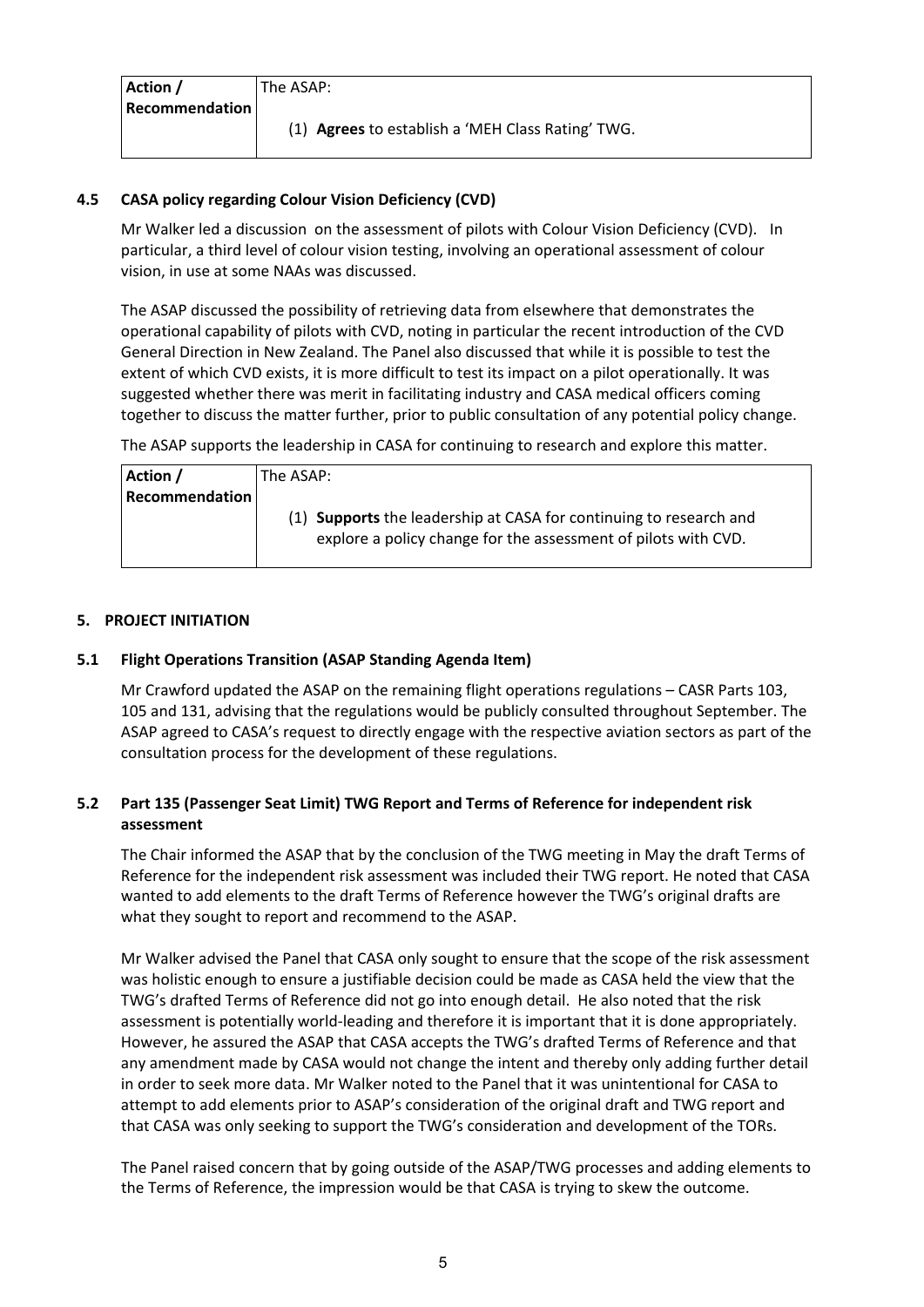The Panel emphasised that it is important that the risk assessment process is independent, transparent, robust and be without any perception of outcome bias.

 The ASAP supports the TWG's report and draft Terms of Reference and will send this advice to the Director of Aviation Safety, noting that the TWG is in full consensus. Additionally, the Panel recommends that if CASA seeks to add elements to the Terms of Reference, CASA should approach the independent risk assessor and request that the suggested scope provides the information CASA requires to inform a risk‐based decision.

| Action /       | The ASAP: I                                                          |
|----------------|----------------------------------------------------------------------|
| Recommendation |                                                                      |
|                | (1) Supports the Part 135 (Seat Limit) TWG's report and supports the |
|                | TWG's drafted Terms of Reference.                                    |
|                |                                                                      |

# **5.3 Proposal to establish a TWG on Cabin Crew Fatigue**

 fatigue management rules (CAO 48.1) for Flight Crew all of the relevant stakeholders were involved Mr Crawford proposed to establish a TWG on Cabin Crew Fatigue and noted that the proposal was raised at the ASAP meeting on 22 November 2018. He informed the Panel that CASA has not formed a view on how Cabin Crew Fatigue should be managed, however he explained that Australia has an obligation to to meet its ICAO compliance responsibilities. Mr Crawford acknowledged that there is always an industrial factor, but also pointed out that in establishing the i.e. airline operators, pilot associations and the regulator and he proposed adopting the same approach for developing the Fatigue Rules for Cabin Crew, Air Traffic Controllers and Maintenance Engineers. The ASAP discussed the relative priority of conducting a project on cabin crew fatigue when compared to other industry personnel, such as engineers and air traffic controllers. The Panel also questioned whether there are matters of higher priority for CASA to explore considering the relatively low safety risk associated with cabin crew fatigue. There were also concerns raised about the cost of unnecessary regulation associated with this proposal.

| Action /              | The ASAP:                                                                                                                                               |
|-----------------------|---------------------------------------------------------------------------------------------------------------------------------------------------------|
| <b>Recommendation</b> |                                                                                                                                                         |
|                       | (2) Does not support establishing a TWG on cabin crew fatigue, and;                                                                                     |
|                       | (3) <b>Strongly encourages</b> CASA to explore an alternative means to meet its<br>ICAO compliance responsibilities associated with cabin crew fatigue. |

#### **6. OTHER BUSINESS**

#### **6.1 RAAA Classification of Operations**

Mr Mike Higgins (RAAA) gave a presentation to the ASAP about the RAAA's Classification of Operations.

## **6.2 Briefing on CASA Regulatory Service and Surveillance Transformation – presentation (Mr Craig Martin)**

Mr Craig Martin (CASA) gave a presentation to the ASAP on CASA's Regulatory Service and Surveillance Transformation (RSST). The ASAP discussed the impact of the transformation project, with some members providing their in-principle support. The Panel also discussed the need for a collaborative approach between industry and CASA to communicate the transformation with the broader industry.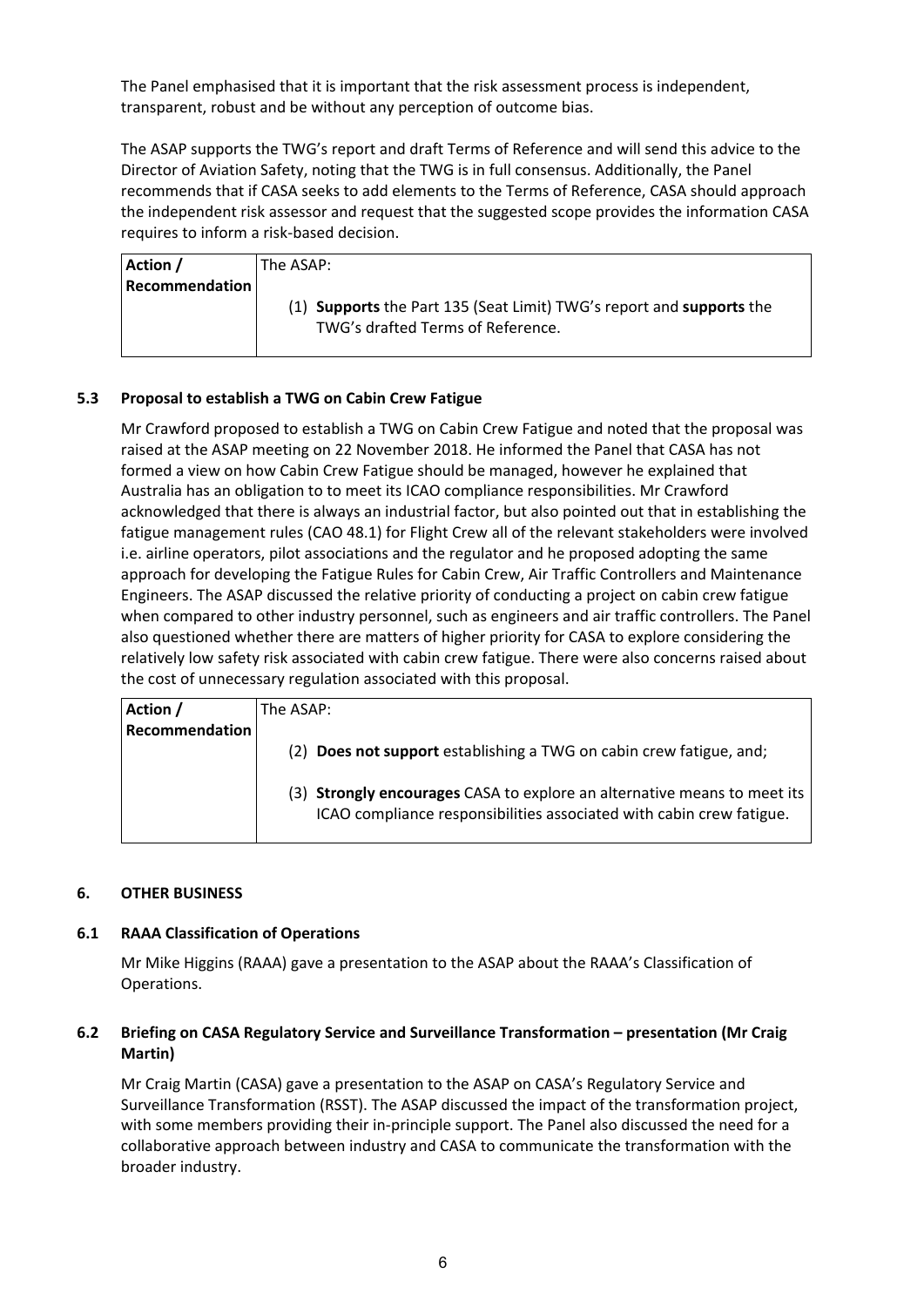| Action /              | The ASAP:                                                         |
|-----------------------|-------------------------------------------------------------------|
| <b>Recommendation</b> |                                                                   |
|                       | (1) Notes CASA Regulatory Service and Surveillance Transformation |
|                       | (RSST) project.                                                   |

# **6.3 Review of CASA Aviation Medicine**

 Mr Walker discussed the intention to conduct a review of CASA Aviation Medicine. The ASAP expressed that this is a positive initiative by CASA. To allow time for consideration, the Panel agreed to review the submitted paper and provide feedback out of session which will be addressed to Mr Walker and subsequently circulated with the rest of the ASAP.

| Action /              | The ASAP:                                                                                                                                                                                             |
|-----------------------|-------------------------------------------------------------------------------------------------------------------------------------------------------------------------------------------------------|
| <b>Recommendation</b> |                                                                                                                                                                                                       |
|                       | <b>Agrees to review</b> the paper submitted by CASA regarding a review of<br>(1)<br>CASA Aviation Medicine (AvMed) and will provide feedback addressed<br>to Mr Walker and circulated with the Panel. |

# **6.4 Data used to determine impact of regulatory change**

 of aviation personnel impacted by a change or proposal and can be included in future papers Ms Fleming discussed the use of data to determine the impact of regulatory change and suggested the possibility of using data to quantify the value of what is being asked for ASAP consideration. Mr Walker advised that it might be possible to provide high-level statistics of the approximate number presented to the Panel. Mr Clothier suggested the provision of a risk matrix to assist with prioritising proposals.

| Action /              | The ASAP:                                                             |
|-----------------------|-----------------------------------------------------------------------|
| <b>Recommendation</b> |                                                                       |
|                       | (1) Recommends CASA to provide high-level statistics on future papers |
|                       | presented to the Panel that indicate the impact of regulatory change. |
|                       |                                                                       |

# **6.5 Charter Maintenance TWG Reports**

 feedback from the TWG members. He noted that the CASA Project Team will review the key policy Mr Bouttell presented the draft Charter Maintenance TWG reports and expressed the positive decision points that were discussed at both meetings and incorporate them into a consultation draft policy proposal. The TWG will meet again to review this prior to public consultation.

 He expressed the concerns raised by the TWG with regards to the separate proposed proposed continuing airworthiness and maintenance regulations. implementation and commencement schedule between the flight operations regulations and the

| Action /              | The ASAP:                                                                                                                         |
|-----------------------|-----------------------------------------------------------------------------------------------------------------------------------|
| <b>Recommendation</b> |                                                                                                                                   |
|                       | (1) Notes the update on the Charter Maintenance TWG report and will<br>review once the final report is circulated to ASAP members |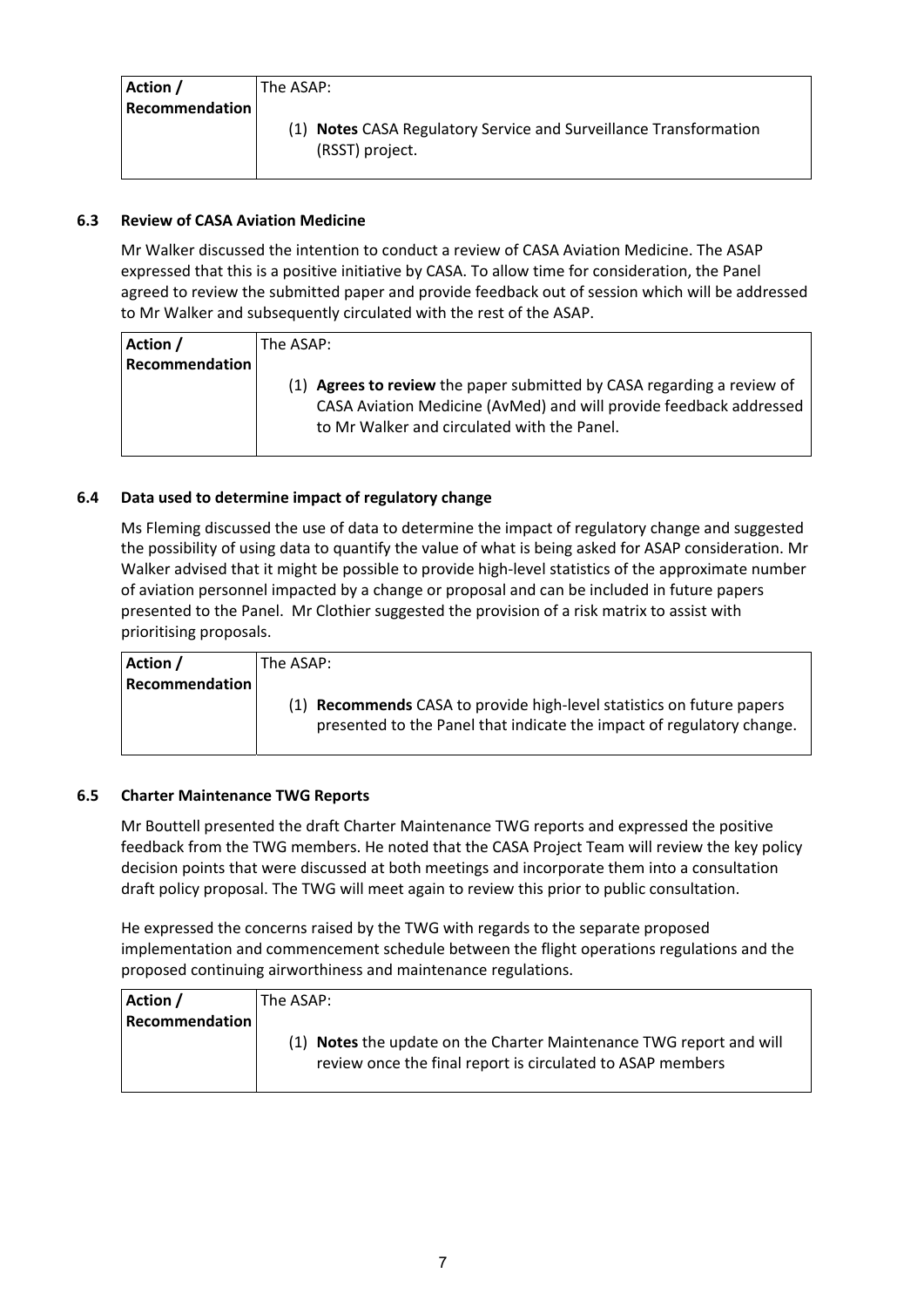## **6.6 Technical Working Group update**

Mr Di Toro provided a brief update on TWG activities since the last meeting. He noted that the Part 119 TWG was requested to reconvene to discuss proposed amendments to CAOs 82.3 and 82.5 which relate to registered issues from their previous meeting in October 2018. He also informed the ASAP that CASA will work with the Part 121 MOS TWG by sending 'tranches' of the MOS and seek out of session feedback, prior to a face-to-face meeting. The objective of this is to provide multiple opportunities for TWG input and to assist CASA with the development of the MOS.

| Action /              | The ASAP:                                                       |  |  |
|-----------------------|-----------------------------------------------------------------|--|--|
| <b>Recommendation</b> |                                                                 |  |  |
|                       | (1) Notes the update on the Technical Working Group activities. |  |  |
|                       |                                                                 |  |  |

Patrick Murray Chair November 2019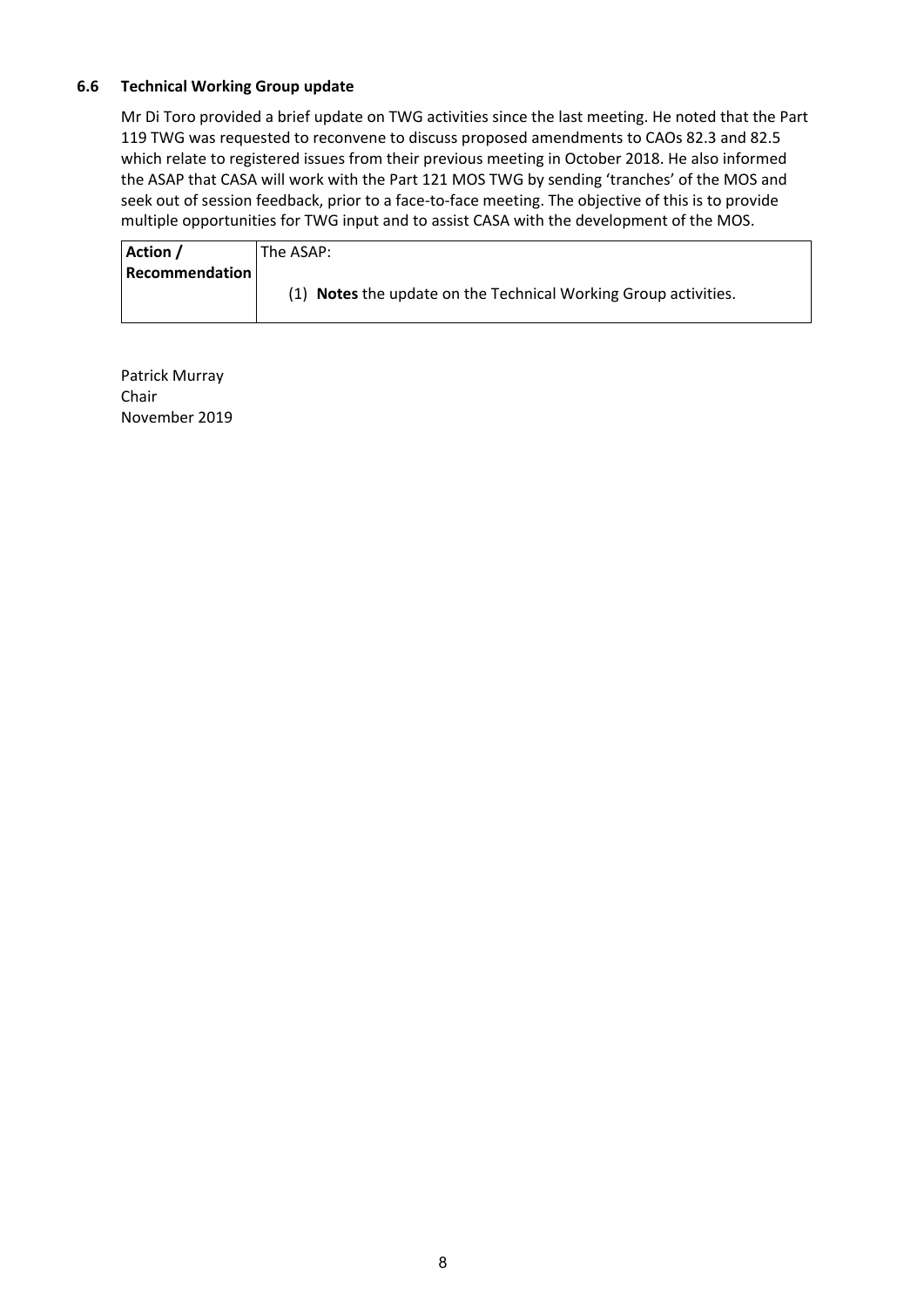Prof Patrick Murray

## **ATTENDING PANEL MEMBERS**

| Mr Jim Davis        |  |
|---------------------|--|
| Mr Michael Monck    |  |
| Dr Reece Clothier   |  |
| Mr Graeme Crawford  |  |
| Mr Rob Walker       |  |
| Ms Adrianne Fleming |  |
| Mr Ray Cronin       |  |
| Mr John Gissing     |  |

## **OBSERVERS**

| Mr Matthew Bouttell                               | <b>ASAP Secretariat</b><br>Civil Aviation Safety Authority                                                                  |  |  |  |
|---------------------------------------------------|-----------------------------------------------------------------------------------------------------------------------------|--|--|--|
| Mr Matthew Di Toro                                | <b>ASAP Secretariat</b><br>Civil Aviation Safety Authority                                                                  |  |  |  |
| Mr Simon Moore                                    | <b>Executive Director Aviation and Airports</b><br>Department of Infrastructure, Transport, Cities and Regional Development |  |  |  |
| <b>INVITED GUESTS</b>                             |                                                                                                                             |  |  |  |
| Mr Craig Martin                                   | <b>Executive Manager Regulatory Services and Surveillance</b><br>Civil Aviation Safety Authority                            |  |  |  |
| Mr Mike Higgins                                   | <b>Chief Executive Officer</b><br>Regional Aviation Association of Australia                                                |  |  |  |
| <b>ATTACHMENT 1</b>                               |                                                                                                                             |  |  |  |
| <b>LIndated Action Register (23 October 2019)</b> |                                                                                                                             |  |  |  |

Updated Action Register (23 October 2019)

# **ATTACHMENT 2**

Meeting papers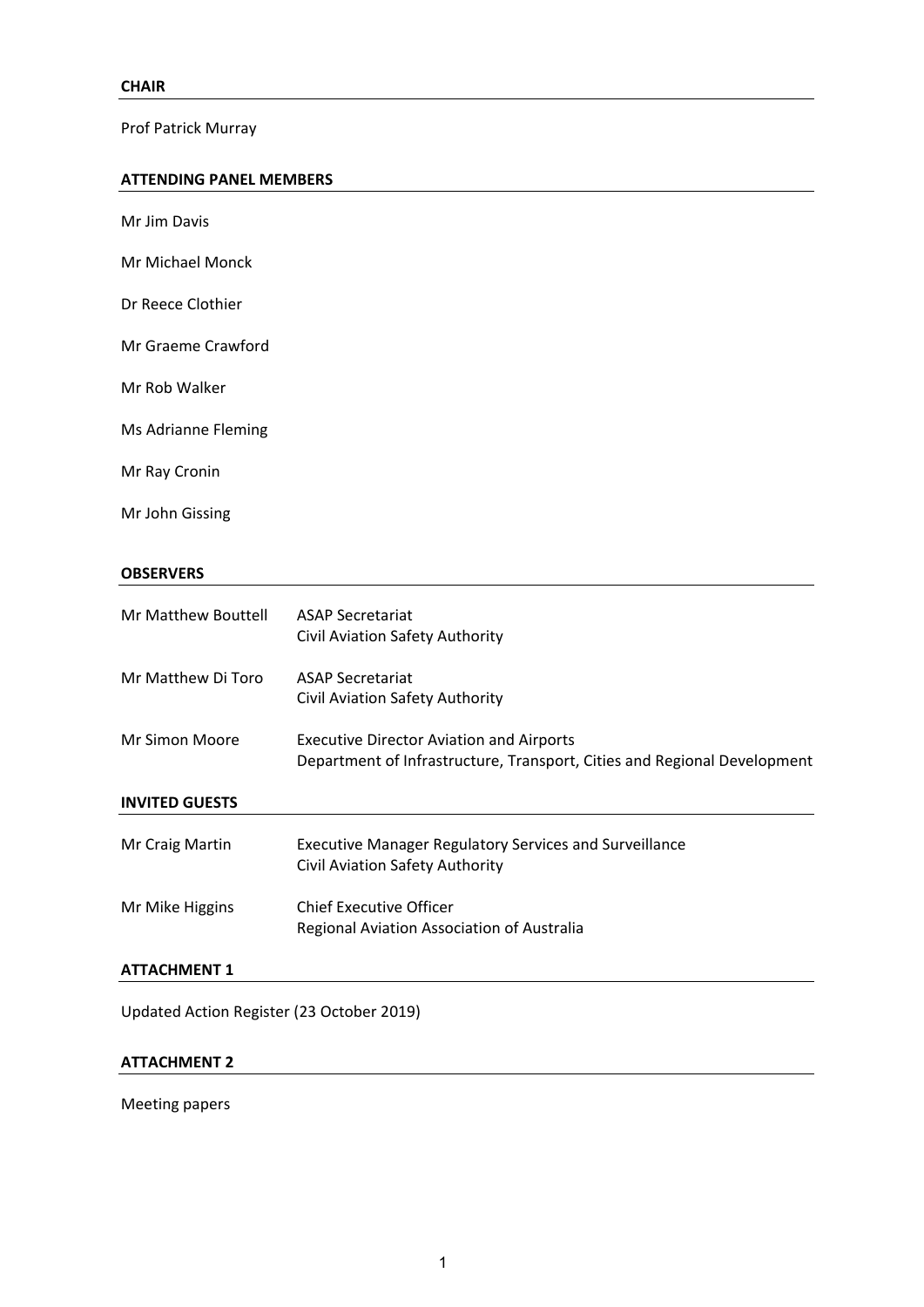

| Reference    | Action/Recommendation                                                                                                                                                                                                                                   | Responsible            | Status                                                                                                                                                                                                                                                                                                                                                                                                                                                                                                                                                          |
|--------------|---------------------------------------------------------------------------------------------------------------------------------------------------------------------------------------------------------------------------------------------------------|------------------------|-----------------------------------------------------------------------------------------------------------------------------------------------------------------------------------------------------------------------------------------------------------------------------------------------------------------------------------------------------------------------------------------------------------------------------------------------------------------------------------------------------------------------------------------------------------------|
| $2017 - 2/2$ | CASA to provide further advice on issues raised by panel members:<br>- Multiple flight testing requirements for flight examiner ratings<br>- Recognition of foreign simulator training                                                                  | <b>CASA</b>            | 2019-3 update: CASA is trialling a new way to approve MROs. If the overseas entity is FAA or<br>EASA approved, CASA will initially conduct a desktop audit at entry control before conducting<br>a further validation audit later. This will allow an operator to use the overseas entity before<br>CASA has conducted an on-site audit. Mr Crawford related this trial process to similar<br>requirements for simulator approvals.<br>Mr Crawford to inform the ABAA of current progress, and to update the ASAP on further<br>progress at the 2019-4 meeting. |
| $2018 - 1/1$ | ASAP to maintain a watching brief on potential issues arising form shortages<br>of skilled aviation personnel.                                                                                                                                          | ASAP/<br>Department    | 2019-3: There is no update at present. The ASAP requests the Department to provide an<br>update at the 2019-4 meeting.                                                                                                                                                                                                                                                                                                                                                                                                                                          |
| $2018 - 2/3$ | ASAP requests CASA to operationalise the Regulatory Posture chart at the<br>earliest opportunity.                                                                                                                                                       | <b>CASA</b>            | Closed. Mr Crawford informed the ASAP that CASA's Regulatory Posture is now<br>operationalised and noted that it will continue to evolve. The ASAP are encouraged to raise<br>areas of emerging risk which can be addressed by CASA's Aviation Safety Committee (ASC).                                                                                                                                                                                                                                                                                          |
| 2018-2/4     | ASAP request TAAAF and RAAA to distribute their classification of operations<br>chart be circulated to ASAP members for review and comment.                                                                                                             | Mr Davis               | Closed. Mr Mike Higgins, CEO RAAA, presented this to the ASAP at the 2019-3 meeting<br>(agenda item 6.1).                                                                                                                                                                                                                                                                                                                                                                                                                                                       |
| 2019-1/3     | ASAP requests Mr Davis to collate a list of specific issues experienced with<br>CASR Parts 61 and 141/142 from all members for ASAP consideration and<br>recommendation to CASA at the next meeting.                                                    | Mr Davis<br>CASA/Chair | 2019-3 update: CASA has been reviewing CASR Parts 61, 141 and 142 to identify possible<br>improvements and will update the ASAP on progress at the 2019-4 meeting.<br>The Chair and ASAP Secretariat are to draft the TWG tasking instructions and distribute out of<br>session for ASAP member input and agreement.                                                                                                                                                                                                                                            |
| 2019-1/4     | ASAP requests CASA to provide a detailed update on the progress of the CASR<br>Part 66 PIR. Members are to provide feedback and input to the Chair on<br>specific issues relating to the Part 66 PIR to develop into a paper for ASAP<br>consideration. | CASA/ASAP              | 2019-3 update: ASAP requests the Part 66 TWG reconvenes after public consultation and for<br>CASA to provide an update on the progress of the PIR, review the TWG's tasking instructions<br>(considering previous suggestions provided by Mr Davis), and determine whether they are fit<br>for purpose.                                                                                                                                                                                                                                                         |
| 2019-1/5     | CASA to provide an update on the discussions between CASA and ASQA.                                                                                                                                                                                     | CASA/<br>Department    | 2019-3 update: Mr Walker provided an update at the 2019-2 meeting and the ASAP will<br>maintain a watching brief on the matter. The Department is requested to provide an update<br>at the 2019-4 meeting.                                                                                                                                                                                                                                                                                                                                                      |
| 2019-2/2     | The Chair and ASAP Secretariat to create Tasking Instructions for the Training<br>and Checking TWG and then circulate with the ASAP for approval. (Ref. 2019-2<br>Item $3.1$ )                                                                          | Chair /<br>Secretariat | Closed. A TWG was determined to not be required at this time. Mr Davis and Mr Crawford to<br>discuss the matter offline to determine a way forward and report back to the ASAP.                                                                                                                                                                                                                                                                                                                                                                                 |